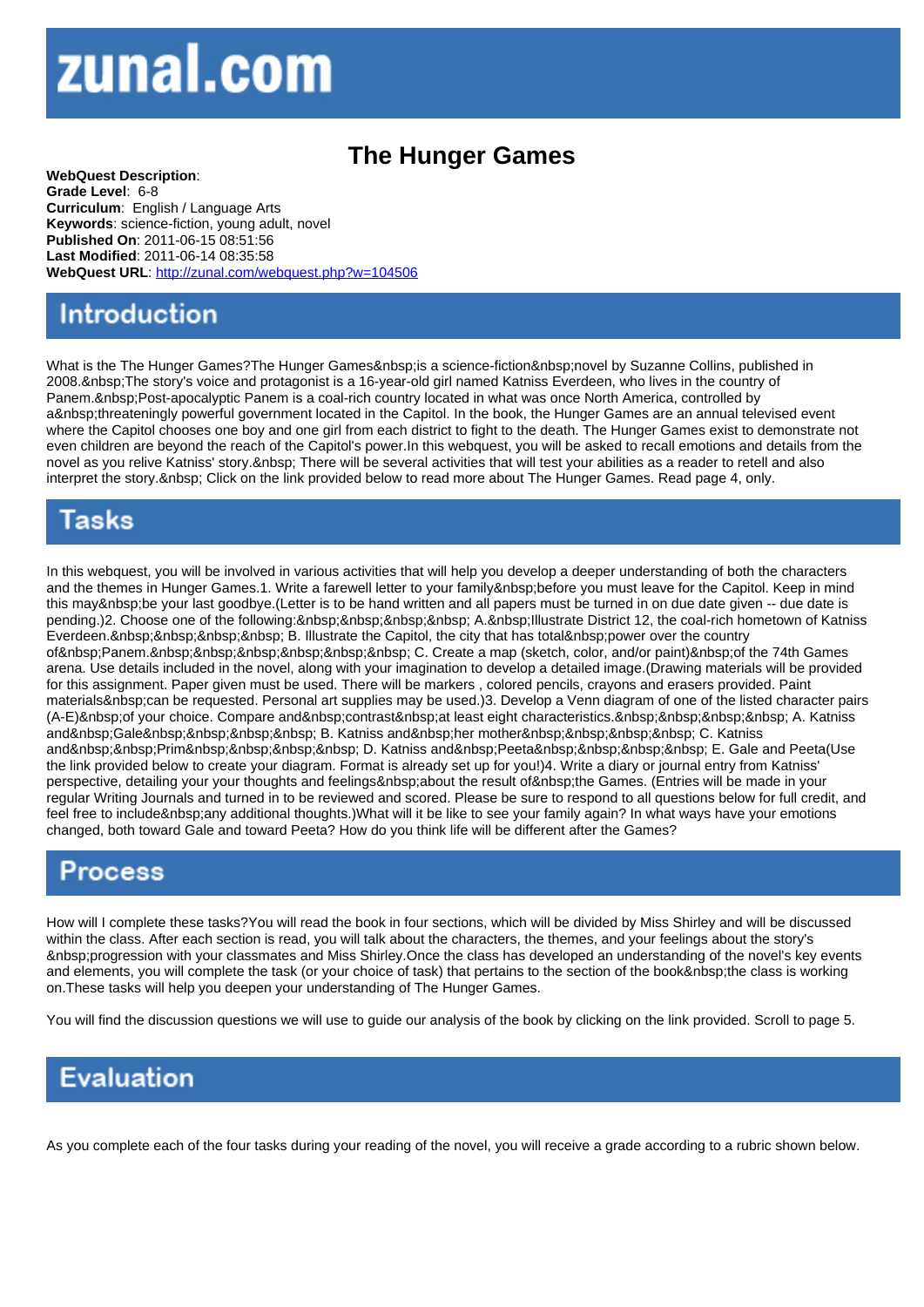| Category and Score                               |                                                                                                                                                                                                      | 2                                                                                                                                                  | 3                                                                                                                                               | 4                                                                                                                                                                                       | Score          |
|--------------------------------------------------|------------------------------------------------------------------------------------------------------------------------------------------------------------------------------------------------------|----------------------------------------------------------------------------------------------------------------------------------------------------|-------------------------------------------------------------------------------------------------------------------------------------------------|-----------------------------------------------------------------------------------------------------------------------------------------------------------------------------------------|----------------|
| <b>Farewell Letter</b>                           | I wrote my letter with<br>very little or no detail<br>and failed to address<br>more than one character<br>or event from the story.                                                                   | I wrote my letter with<br>limited detail and<br>addressed only one to<br>two other characters or<br>events from the story.                         | wrote my letter with<br>adequate detail and<br>emotion and addressed<br>at least three characters<br>or important events from<br>the story.     | I wrote my letter with<br>expressive detail and<br>emotion and addressed<br>at least four characters<br>or important events from<br>the story.                                          | 4              |
| Illustration<br>(District 12, Capitol,<br>Arena) | My illustration or map<br>displays no details from<br>the story and employs<br>minimal creativity. I<br>included few or no<br>necessary labels.                                                      | My illustration or map<br>displays one or two<br>details from the story<br>and employs minimal<br>creativity. I included<br>some necessary labels. | My illustration or map<br>displays three-four<br>details from the story<br>and employs some<br>creativity. I included<br>most necessary labels. | My illustration or map<br>displays five details from<br>the story and employs a<br>vast amount creativity. I<br>included all necessary<br>labels (buildings,<br>people, district, etc). | $\overline{4}$ |
| Venn Diagram                                     | My Venn diagram does<br>not accurately compare<br>or contrast a character<br>pair. I either used too<br>few facts from the story<br>(one to three) or made<br>false comparisons about<br>characters. | My Venn diagram<br>compares and contrasts<br>a character pair in some<br>ways, using only four or<br>five facts from the story.                    | My Venn diagram fairly<br>accurately compares<br>and contrasts a<br>character pair, using<br>almost eight facts from<br>the novel.              | My Venn diagram<br>accurately compares<br>and contrasts a<br>character pair, using<br>eight facts from the<br>novel.                                                                    | 4              |
| Journal Entry                                    | My entry answers<br>three questions with<br>minimal detail, creativity,<br>and recalls few or no<br>events from the story.                                                                           | My entry answers<br>three questions with a<br>minimal amount of<br>detail, creativity, and<br>recalls at least one<br>event from the story.        | My entry answers<br>three questions with a<br>good amount of detail,<br>creativity, and recalls at<br>least two events from<br>the story.       | My entry answers<br>three questions with an<br>extensive amount of<br>detail, creativity, and<br>recalls at least three<br>events from the story.                                       | $\overline{4}$ |
|                                                  |                                                                                                                                                                                                      |                                                                                                                                                    |                                                                                                                                                 | <b>Total Score</b>                                                                                                                                                                      | 16             |

## **Conclusion**

Click on the link provided below. Scroll to page 11 and page 14.

Read on page 11&nbsp:about the analogies to classic literature and historical events that Collins presents in The Hunger Games.

Read about the author on page 14. Click on the document file provided below. Respond to the review prompts about The Hunger Games. Please print your review sheet to share with your classmates during our discussion of the author and themes.

## **Teacher Page**

The Hunger Games Lesson Plan – 5 weeks

Lesson: 6th grade EnglishStudent Description: 24 students; 10 boys, 14 girls of various reading and comprehension levelsGoals: Read a young adult novel (174 pages) as a group within five week period

 Objectives: Focus skills include: fluency/expression, pronunciation, comprehension, character analysis, text to real-life connections, collaborative discussion, writing skillsProcedures: 1. Discuss and build background knowledge

&nbsp:&nbsp:&nbsp:&nbsp:&nbsp:&nbsp:&nbsp:&nbsp:&nbsp:&nbsp:&nbsp:&nbsp:&nbsp:&nbsp:&nbsp:&nbsp:&nbsp:&nbsp:&nbsp:&nbsp: (week one)&nbsp:&nbsp:&nbsp:&nbsp:&nbsp:&nbsp:&nbsp:&nbsp:&nbsp:&nbsp:&nbsp:&nbsp:&nbsp: discuss book&nbsp:&nbsp:&nbsp:&nbsp:&nbsp:&nbsp:&nbsp:&nbsp:&nbsp:&nbsp:&nbsp:&nbsp:-

 students browse through webquest, understand objectives and procedures&nbsp:&nbsp:&nbsp:&nbsp:&nbsp:&nbsp:&nbsp:&nbsp:&nbsp:&nbsp:&nbsp:

 make predictionsState Standards1.1.5.A – establish the purpose for reading a type of text before reading1.1.5.D – identify the basic ideas and facts in text using strategies and information from other sources to make predictions about the text1.1.5.G - Demonstrate after reading understanding and interpretation of both fiction and nonfiction text. Summarize the major ideas, themes or procedures of the text. Relate new information or ideas from the text to that learned through additional reading and media (e.g., film, audiotape). Clarify ideas and understandings through rereading and discussion. 1.1.5.H - Demonstrate fluency and comprehension in reading. Demonstrate comprehension2. Begin reading 

 

 (week one – week four) - read as a group in class (teacher read-aloud, student read-aloud, partner read aloud) Discuss events and characters at end of each period-&nbsp:&nbsp:&nbsp:&nbsp:&nbsp:&nbsp:&nbsp:&nbsp: Homework – re-read in class readings to